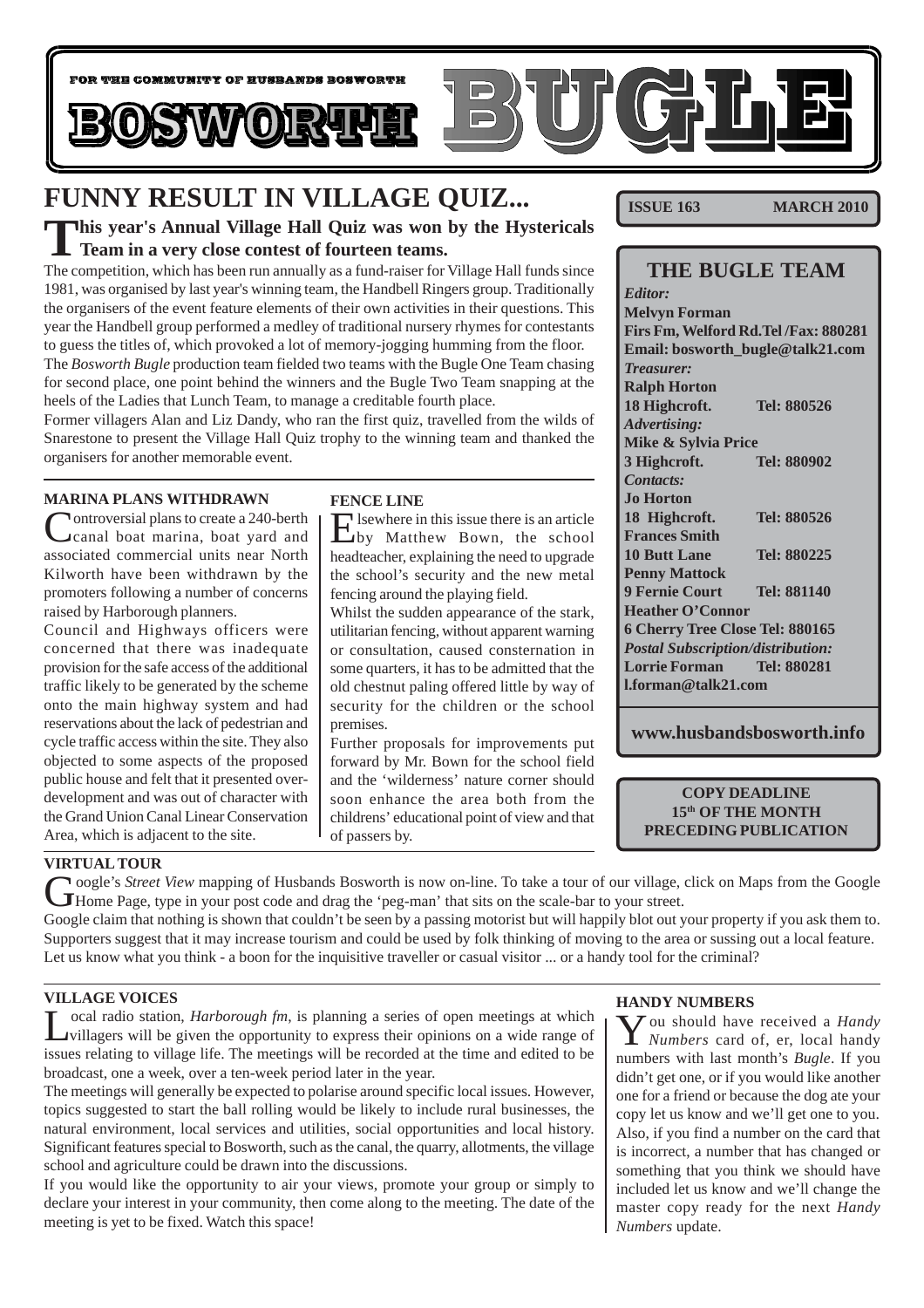## **POSTBAG**

### *From Sally Lang, Butt Lane*

The bells have bothered me too, Mr. Austin. I remember writing a letter to the *Bosworth Bugle* years ago, to express my irritation with that loud, cacophonous CLANG CLANG CLANG, that just seems to go on and on. Since then I've got a bit deafer and had double glazing installed. In any case, it could be worse. The world's not short of strange belief systems and folks to believe in them. If it wasn't this one it would be another. In a few years or a few hundred, it probably will be another. The most likely contender is one out of the same 'stable' (so to speak), where some bloke starts wailing and yodelling at the crack of dawn, to call the faithful to prayer (which, frankly, I'd find even more annoying than bells before midnight). The one that currently keeps your children awake, replaced another, earlier religion – and who knows, that earlier religion: the religion of our ancient ancestors, might have been even noisier and more disturbing. I'd like to slap a noise abatement order on the lot of 'em personally, but we live in a 'democracy' where it sometimes appears that the loudest over-rule the most rational and reasonable - so their need to clang has precedence over your children's need to sleep. Besides, it's traditional, so it must be a good thing... mustn't it?

### *From Pat Heighton, Hillcrest Lane*

In reply to Mr. Austin regarding the church bells - I always, in life try to see the other side of every story, but in this case the first thought that came into my head was that if this is the only thing to make Mr. Austin angry he should get his priorities right. I'm sure he'd rather his children were woken by bells rather than bombs and gunfire like those in Afghanistan. Why buy a house near a church if you don't like bells, which have been there for hundreds of years?

### *From Indi Fountain, Mowsley Road*

A big thank you to the small group of villagers that supported my dream to help a school in India. 25,000 rupees (£360) were delivered on February 15<sup>th</sup>, which the Head plans to use to pay for benches to be made so that not all the children have to sit on the floor for their lessons.

### *From Bill Fletcher, School Lane*

Please accept a very, very big thank you for your generous donations we received after my December appeal for items for the Leicester Holme Project. Through your kindness we received around £300 worth of plates, mugs, etc. and £200 in monetary donations.

## **CRIME FILE**

**IF YOU HAVE INFORMATION ON ANY CRIMINAL ACTIVITY CALL MARKET HARBOROUGH POLICE on 0116 222 2222.**

**Countryside Watch Co-ordinator Henry Whatley Ext. 3875**

**Neighbourhood Watch Co-ordinator Marion Lewis 0116 2483871 NW Community Scheme No. 2123**

**Local Beat Team PC 255 Mark Sutton PC 500 Andy Smalley PCSO 6569 Peter Willson PCSO 6636 Ray Wells Voicemail Service 0116 2485675**

**Rural & Countryside Liaison Officer PC 1010 Chris Hill**

**CRIMESTOPPERS FREEPHONE 0800 555111**

# **WATCH WORD**

*THE NEIGHBOURHOOD WATCH SCHEME WITHIN HUSBANDS BOSWORTH*

### **LOCAL CRIME**

■A distraction burglary at a dwelling on Lutterworth Road in Walcote. The thief walked in through an open door and instructed the elderly resident to look out of the window while he conducted a search of the property. A handbag, cash and jewellery was stolen.

■A burglary to a dwelling on Wheelright Close in North Kilworth whilst the occupants were on holiday. A rear window was forced and televisions and a computer were stolen from inside.

■A burglary to a dwelling in Station Road in North Kilworth. Entry was gained via a rear window and property was stolen from inside.

**Crime prevention advice is available free of charge from your local Neighbourhood Policing Team. You can contact them by phoning 0116 222 2222 or by visiting the Police website at www.leics.police.uk**

In recent weeks there has been a significant rise in the number of thefts from farms, barns and stables in remote rural locations.

Smaller portable items such as power tools, garden equipment, fence posts and fencing equipment have been among the items stolen. Metal items, such as animal feeding troughs, hurdles and gates have also been targeted.

*A company called* **Eco Aegis** *will be delivering food waste caddies to all homes in Harborough District between March 29th and April 19th.*

*As a crime prevention measure - if your neighbours are away on holiday - please remove their caddy out of sight until they return.*

*For further information please contact either Alan Paul or Graham Antill at HDC by phoning 828282.*

# Town & County Transfers

Private hire taxi and courier service Local and long distance taxi service Days out, nights out - up to 6 passengers

Ring Sam Moreton 01858 880545 or 07546 218637 KILTECH DECORATORS Husbands Bosworth

Domestic & Commercial Decorators

## Tel: 07977 889156 02476 453238

Free Quotations Decorating since 1966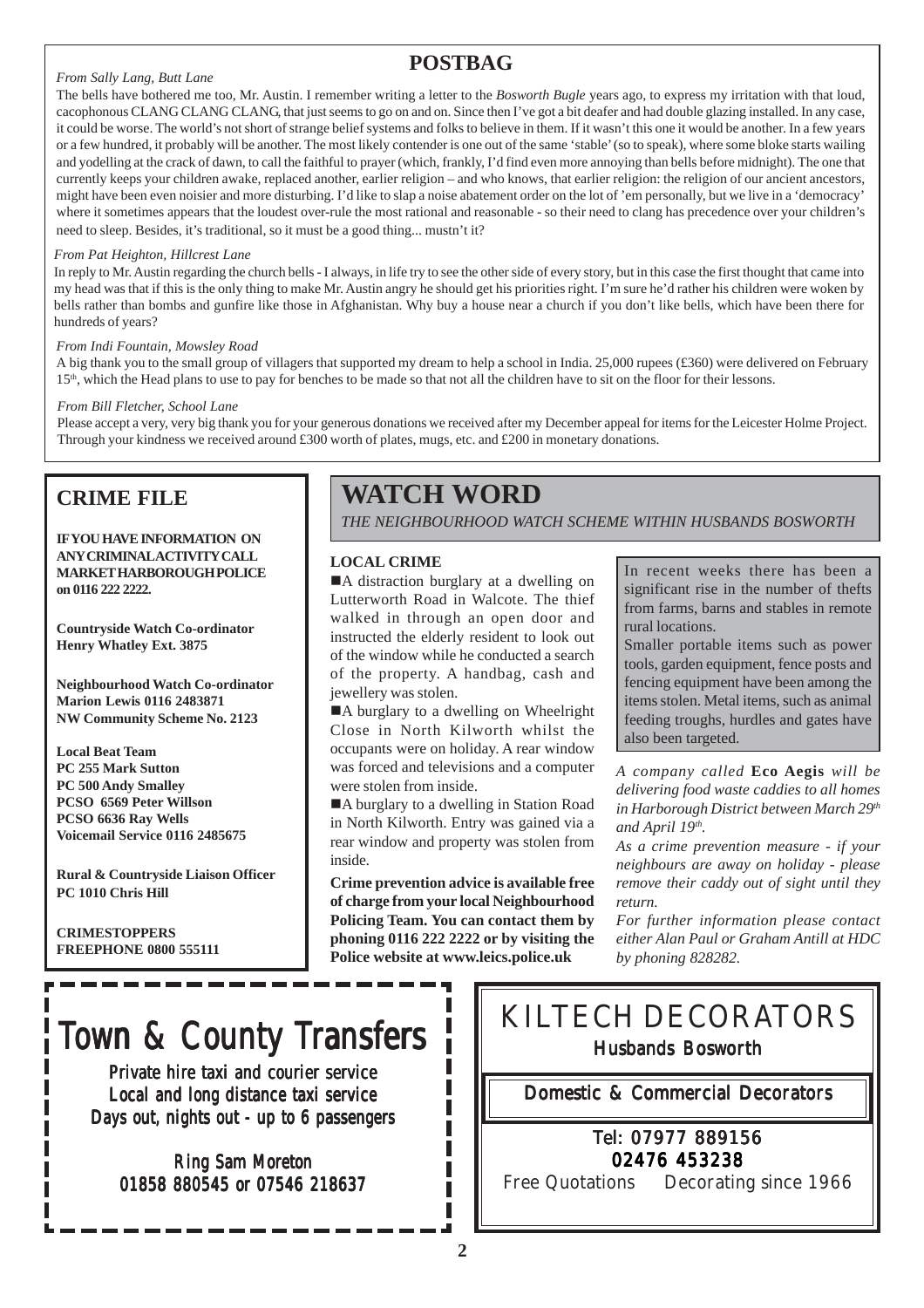# **BOSWORTH IN FOCUS**

*A ROUND-UP OF LOCAL NEWS*

### **FESTIVAL AID**

Are you a qualified First Aider? We are looking for volunteer first-aiders to help at this year's Bosworth Festival on Saturday, June 26<sup>th</sup>. Ideally we would like several volunteers to cover the day, with each volunteer 'on duty' for a maximum of two hours. All equipment would be provided. If you would like to volunteer, or would just like more information please contact Bill Fletcher on 0116 2611527 (Work) or 880910.

### **BLITZ ON DOG FOULING**

Dog walkers who don't clear-up after their pets are being targeted at known grot-spots in the area. Harborough District Council's environmental health officers are cracking down on offenders, using plainclothes patrols to catch anyone allowing their dogs to foul in public areas and issuing £50 onthe-spot fines to culprits.

Dog fæces can carry harmful infection, such as *toxocariasis*, a serious infection that can cause eye disorders and other ailments, especially in young children.

Enviromental Health Officers are asking the public to call them on 828282 or e-mail: enforcement@harborough.gov.uk if they have information about irresponsible dog walkers or areas where the problem is particularly prevalent.

## **LOCAL NEWS IN BRIEF**

**ID** Over 10,000 visitors have visited the newly refurbished **Harborough** Museum since it re-opened in September. The centre-piece of the museum is the Hallaton Hoard display of Iron Age and Roman coins and artefacts.

!William Miles has applied to HDC planners for permission to retain the anemometer test mast at Sparrow Lodge, Pincet Lane, **North Kilworth,** for an additional 13 months.

### **FLAT BATTERY**

A recycling initiative led by the domestic battery industry came into force on February 1st. Under the scheme shops selling domestic batteries would provide bins for customers to recycle their dead batteries. Has anyone found the recycling bins anywhere locally? Let us know if you have and we'll pass on the information.

*Editor's note: Heather did some sleuthing and found a website; batteryback.org which says that Argos, Homebase, Jeacock's and Frank Gilbert's in Harborough, and Ford's Discount in Lutterworth, should have recycling bins.*

### **INFORMATION GAP**

Campaigners opposed to the Begley's Yard 11-home development off Church Street have taken their grievances to the Information Commissioner's Office. They claim that information contained in documents withheld from the public domain during the planning process may have had a bearing on the public comment, which may have swayed the planners' decision to grant permission.

### **HORTICULTURAL SHOW**

The Annual Horticultural and Craft Show will take place on Sunday, August 29<sup>th</sup>.

We want to continue the successful trend established in 2009 when entries were 30% higher than the previous year. New categories such as photography contributed to this. We hope that the craft element will continue to grow, and we are now planning how to accommodate it. We also hope that a better summer will see the horticultural side rebound to its previous high level, especially with more people growing their own vegetables.

Whatever happens we expect to continue to find ways to make money for village 'Good Causes', which have benefited by over £1200 in the last two years.

Schedules will be distributed with the *Bugle* in July but if you have any questions, suggestions or offers of help, please call Kath Harrison 880206 or Eleanor Murphy 880476.

### **BRAVE SOLES**

On Sunday, June  $27<sup>th</sup>$  a couple of intrepid fund-raisers from Cherry Tree Close are joining others from around Leicester to walk 35 miles from the Holiday Inn, Leicester to the Holiday Inn, Leamington. The walk is to raise money for Guide Dogs for the Blind. The walkers, Heather Lydall and Gayle Rowley, are looking for sponsors and would also welcome any committed, keen walker who would like to join them either in training or on the actual day.

If you are interested or would like to offer to sponsor the walkers please call Heather on 880766 for further details.

### **ALLOTMENT NEWS**

At the recent meeting of the Parish Council it was noted that a number of allotments on the village's Welford Road site appeared to be untended. Tenants are to be reminded that they must leave their plots clean and tidy and in good condition if they intend relinquishing them at the next renewal. It was noted that there were seven names on the waiting list at present. Two new plots would be gained once the repairs to the cemetery wall had been carried out. For more information please contact the Parish Clerk on 01858 880910.

### **WASTE NOT...**

Kitchen caddies and outside storage bins for waste food will be wheeled out to homes in the district in the next few weeks as part of Harborough District Council's commitment to recycling. Harborough is already one of the top ten local authorities in the whole country with a recycling rate of over 54% but hopes for even greater things! Any food waste such as vegetable peelings, egg shells, bones and leftover food can be stored in the sealable containers for collection.

Collection of recyclable food waste will dovetail with the existing weekly recyclable material collections and will commence in Husbands Bosworth on Friday, May 7th.

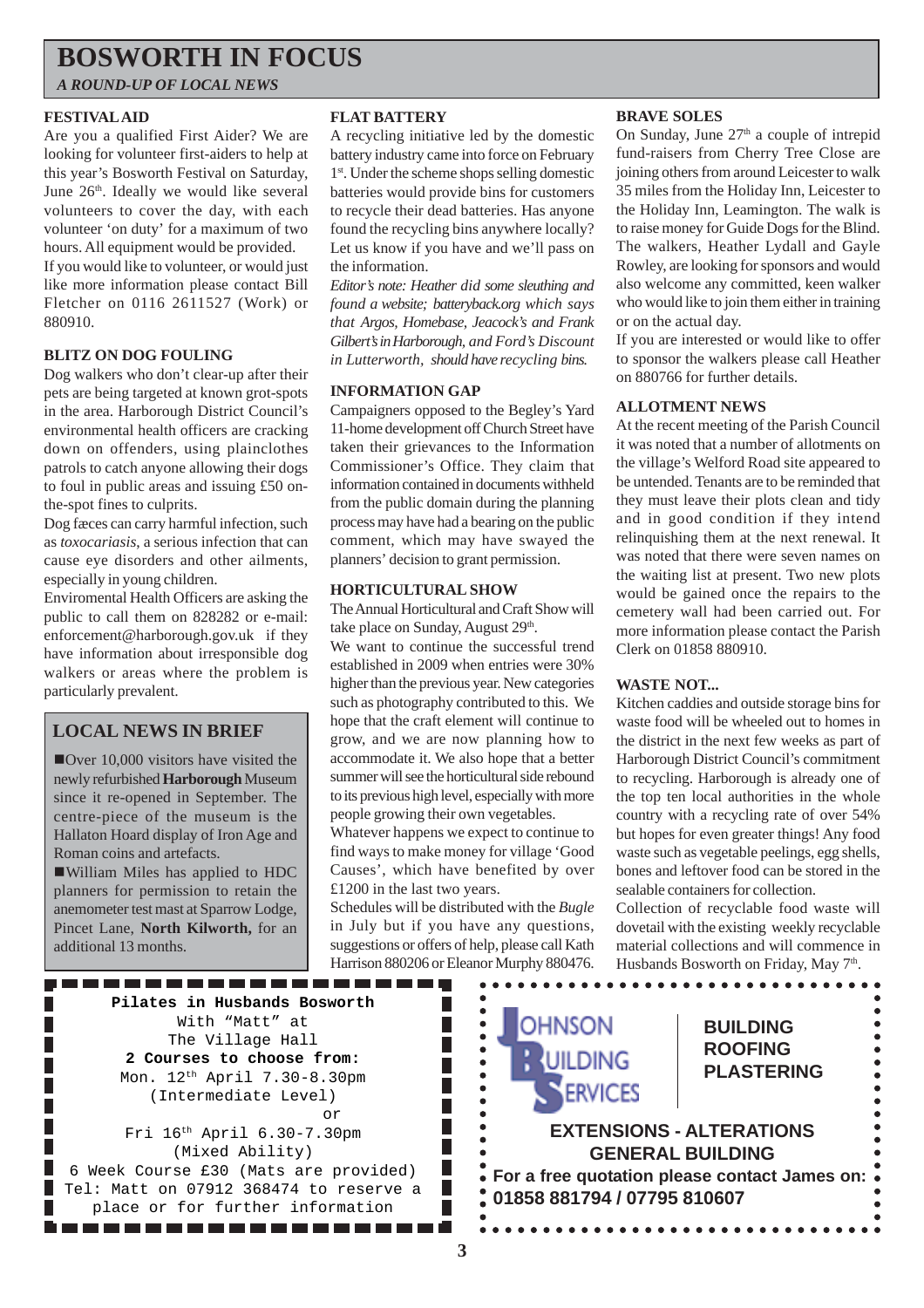## **SCHOOL REPORT** *HUSBANDS BOSWORTH C. of E. PRIMARY SCHOOL*

After a very short term we have finally arrived at our Easter holidays. Although the term has been brief we, as always, have been very busy. The children have been actively raising money for some very worthwhile causes including Sport Relief in which the children dressed as their favourite sports star and also did a sponsored skip. A group of Year 6 pupils also planned a 'wear your pyjamas day' for the Haiti earthquake appeal. We were very proud of them as they raised over £115. Early in March our school also supported 'Fairtrade Fortnight', raising awareness of poverty in the Third World.

We have also continued to develop and make improvements to our school. This term we extended the outside learning area for our youngest children in Class 1. This area now has an enclosed play and grass area for use in their lessons.

We have also constructed a new perimeter fence around our school field. This has been necessary for two reasons. Firstly, we want the children to use the field more often in lessons and at playtime. Unfortunately the original fencing did not provide the security necessary to do this. Secondly, we want to develop our field area to encompass environmental learning. We intend to develop the school pond and begin planting hedges, flowers, fruit and vegetables. It was therefore necessary to make sure this area was secure in order to do this. We want to provide a safe and aesthetically pleasing learning environment for our children and we will do this with particular consideration for the village community. I hope you have a happy and healthy Easter. God bless. *Matthew Bown, Headteacher*

### **FOBS REPORT**

Funds raised by FOBS helps to provide extras not normally accounted for in school funds. For example, money by the group continues to part-fund swimming lessons for the children also paid for coach hire for school trips.

Last year the major expenditure was on new school-books for Key Stage 1 and Key Stage 2 children. This year FOBS are supporting Mr. Bown's plans to install new shelving and purchase new books for the school library.



### **ACTIVITY GROUPS 2010**

**All Saints Parochial Church Council** Contact: Brian Smith 880225 **Art Workshop** Contact: Ann Saxton 880971 **Badminton Club** Contact: Lorrie Forman 880281 **Beaver Scout Troop** Contact: Andrew Lambert 880922 **Bosworth Belles** Contact: Linda Lawton 880503 **Conservative Association** Contact: Robert Maxwell 880361 **Craft Group** Contact: Gail Wilmot 880413 **Handbell Ringers** Contact: David Staples 880668 **Historical Society** Contact: Charles Lauder 01162 478430 **1st Kilworth Scouts/Beaver unit** Contact: Andrew Lambert 880922 **Lutterworth African Drumming Group** Contact: Ralph Horton 880526 **Playing Field Committee** Contact: Jennifer Rogers 880401 **Royal British Legion** Contact: Robert Maxwell 880361 **Short Mat Bowls** Contact: Frank Thorp 880003 **Tennis Club** Contact: Jennifer Rogers 880401 **Tower Bell Ringers** Contact: Geoff Armitage 880066 **Welford Bridge Club** Contact: Kate Hancock 880205

**An armed and hooded robber bursts into a bank and loads a sack with cash. On his way out with the loot, a brave customer grabs the hood and pulls it back, revealing the robber's face. The robber shoots him dead. He then looks around to see if anyone else has seen him. Everyone's very scared and looking down at the floor.**

**"Did anyone else see my face?" calls the robber. There are a few moments silence, then one elderly gent tentatively raises his hand and says, "I think my wife might have caught a glimpse...."**

*VILLAGE HALL BOOKINGS Sue Dhillon 881251 CHURCH HALL BOOKINGS Janice Staples 880668 SPORTS PAVILION ENQUIRIES Audrey Marlow 880316*

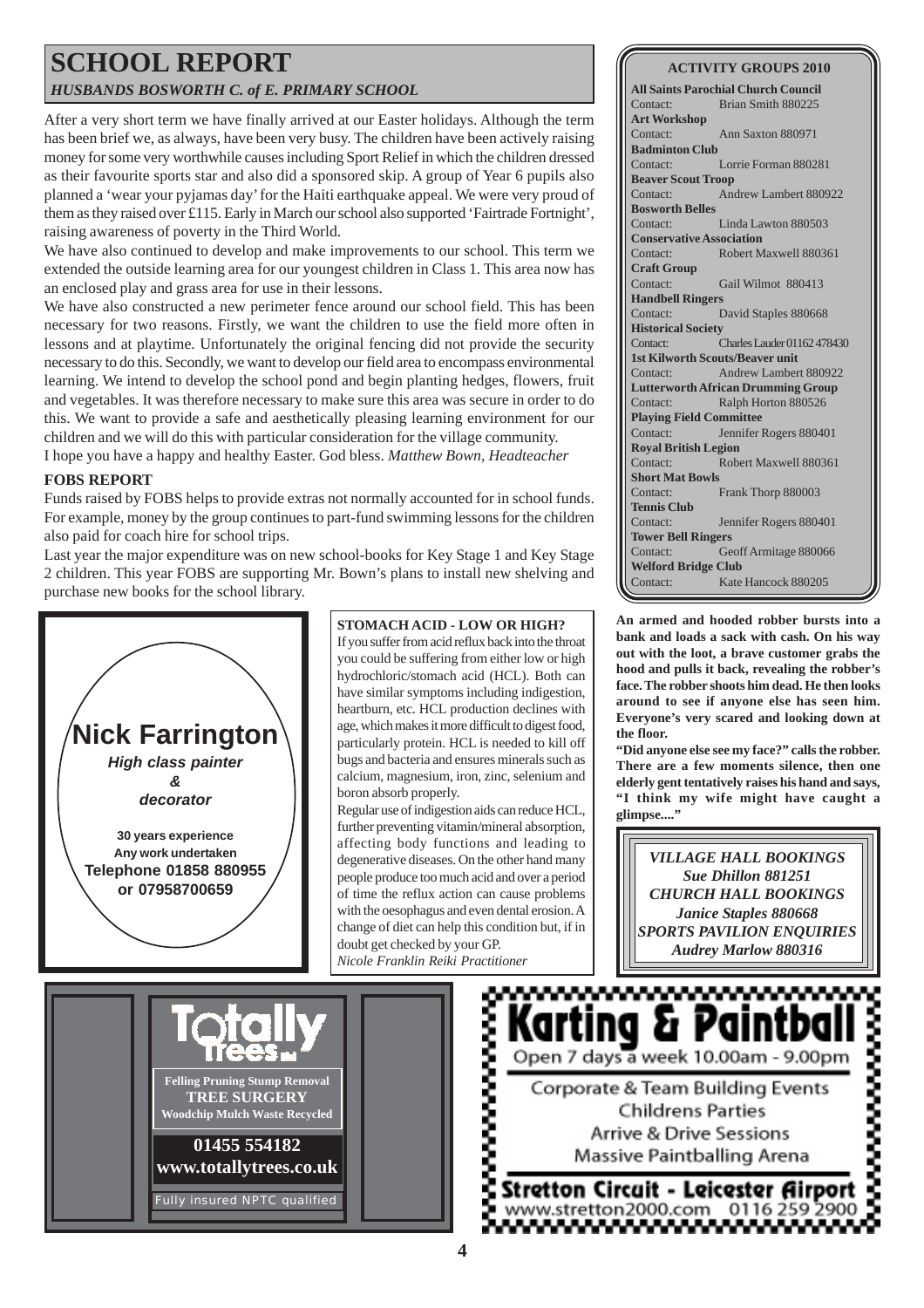### **Angela Morgan**

Acupuncture, crystal healing, healing workshops Contact: Angie 01455 559975 **Aron Begley** Electrical installation & maintenance Contact: 440196 or 07595363407 **Begley Plumbing & Heating** Plumbing & heating engineer. Contact: Frank Begley 880541 **Chris Begley Building Ltd.** NHBC Registered building contractor Contact: Chris 07748 184659 **Gordon Begley** Building & roofing contractor. Contact: Gordon Begley 880028 **Peter Begley** Building contractors, flat roofing Contact: Peter Begley 880517 **Gary Bennett** Painter & decorator Contact: Gary Bennett 880285 **Cook in Kilworth** Cookery school on your doorstep Contact: Tina Morley 575832 **Croft Farm Bed & Breakfast** AA 4\*\*\*\* accommodation Contact: Jane Smith 880679 **Rob Dargue Carpentry** General carpentry & woodwork Contact: Rob Dargue 07834 872205 **Honeypot Pre-School** Contact: Denise Brant 07805 926872 **Honeypot Lane Bed & Breakfast**<br>Contact: Carolyn Goffe 88 Carolyn Goffe 880836 **Husbands Bosworth Surgery** Contact: Ian Watson 880522 **Languard Ltd.** Weed control, fumigation and thermal insulation. Contact: Will Kay 880898 **Joseph Morris Butchers** High class family butchers Contact: David Morris 575210 **Mike Price Heating Engineer** Oil-fired boiler servicing & repair Contact: Mike Price 880902 **Paul Bolton School of Motoring** Expert driving instruction Contact: Paul Bolton 880115 **Totally Trees Ltd.** Tree surgery and stump grinding Contact: Jacqui Mitchell 01455 554182 **Wharf House Kennels** Kennel and cattery services Contact: Kim McGuigan 880905 **Woodpecker Tree Surgery** All aspects of tree surgery undertaken Contact: Chris Wright 880183

# **TRADE DIRECTORY 2010 ACTIVITY GROUPS**

### **TENNIS CLUB NEWS**

The Tennis Club Enrolment Evening and Annual General Meeting will take place on Wednesday, April 28<sup>th</sup> at the Sports Pavilion. Enrolment will be from 6.30pm followed by the AGM at 7.30pm.

The Club has been allocated seven pairs of Wimbledon tickets and the draw for these will take place at the AGM.

Fees remain the same this year. New members of all standards are warmly welcomed.

Any queries please ring Jennifer Rogers 880401, Mike Pennington 880455 or Neil Harris 881730.

### **HISTORICAL SOCIETY**

The next meeting of the Historical Society will be on Wednesday, April 7<sup>th</sup> when we will be treated to a Blue Badge Guide talk of Northamptonshire's pubs.

The meeting is in the Church Hall, Honeypot Lane and will commence with the Annual General Meeting at 7.30pm, which will be followed by the guest speaker at 8.00pm. **CRAFT GROUP**

### **LUNCHEON CLUB**

The next meeting of the Luncheon club will take place on Thursday, April 22<sup>nd</sup> at Kilworth Springs Golf Club. The luncheon is open to anyone living locally, especially those living alone or retired and is an excellent way for folk new to the area to make new friends and catch up on local gossip. Diners are asked to meet in the bar at 12.30pm. The cost of the two-course meal, to include coffee is £6.50 per person. Transport may be arranged for those who would have difficulty getting to the venue. Please call Janice on 880668 by Tuesday 20<sup>th</sup> to book a place.

### **BOSWORTH BELLES**

The Bosworth Belles ladies social group will be visiting Dickinson & Morris Pork Pie makers at Melton Mowbray on Wednesday, April 28th. Call Claire on 880644 to arrange transport or for more details.

### **VILLAGE HALL**

The Annual General Meeting of the Turville Memorial Hall Committee will take place on Tuesday, May  $11<sup>th</sup>$  at 7.30pm in the Turville Memorial Hall committee room. Members of the public are welcome to attend.

### **PLAYING FIELD COMMITTEE**

At the recent meeting of the Playing Field Committee members heard that work to lay a pathway round the Sports Pavilion building had been put on hold until the weather improved. Funding is in place to cover the cost.

During the cold weather the boiler had failed and the water pipes had frozen, although, luckily, no damage had been done.

It was agreed to run the Pavilion Quiz in June this year.

The Tennis Club reported that the court lighting was now working and that the second court was to be resurfaced in the near future.

The Craft Group meets on the second Wednesday of each month in the Village Hall. Call Gail on 880413 for more information.



## NIGEL HALL PAINTER & DECORATOR

Property maintenance City & Guilds NVQ No job too small Tel: 01858 880567 07749 639691

# **BOSWORTH GARAGE**

**Vehicle servicing and MoTs Collection & delivery available Personal attention Call Chris on 01858 880580 or 07811 625027**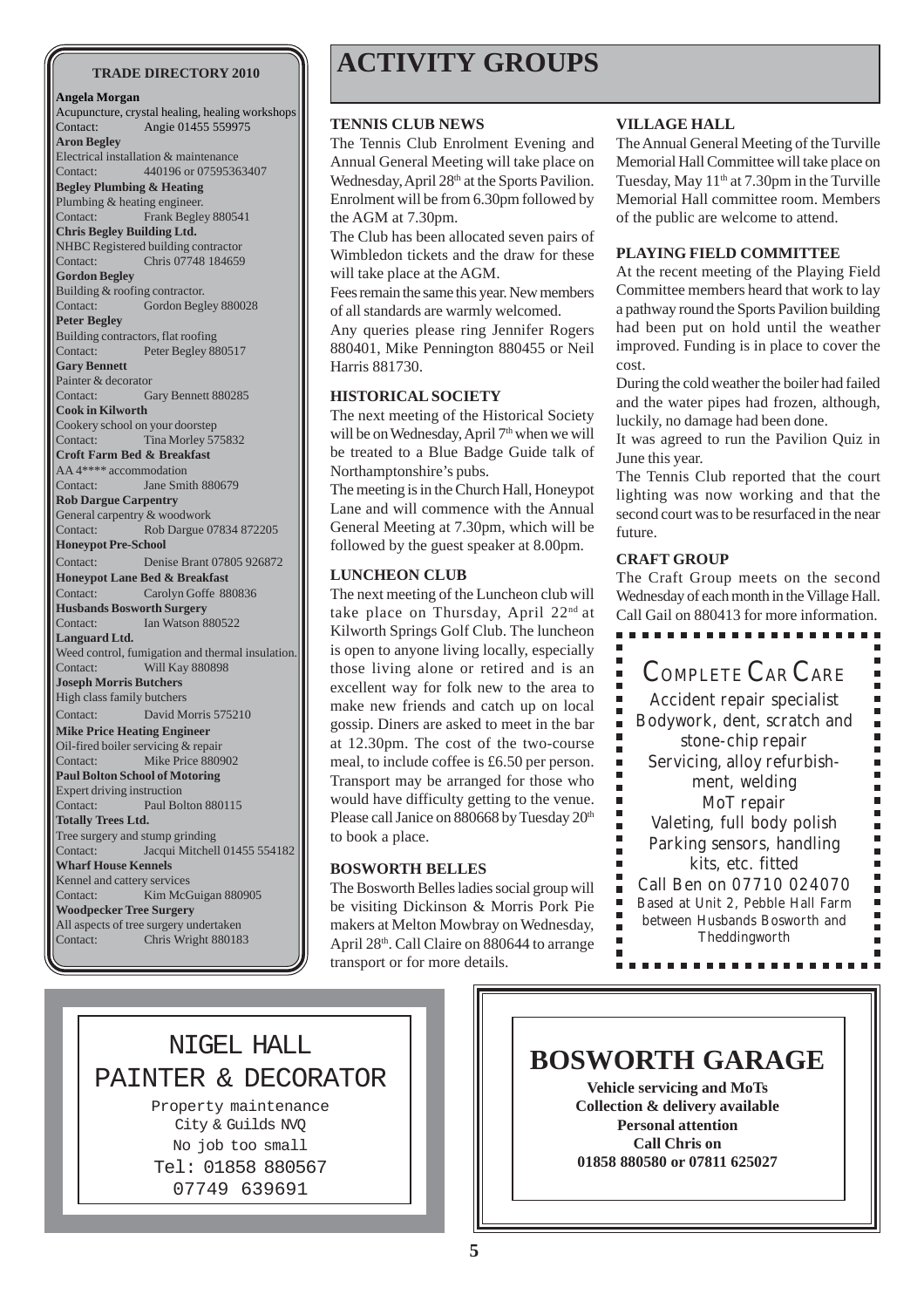# **PARISH COUNCIL NEWS** LOCAL OFFICERS

### **Report of the Parish Council meeting held on Tuesday, March 2nd 2010.**

*Three Council members, District Councillor Brian Smith and 3 members of the public were present.*

Apologies were received from Councillors Geoff Armitage, Tricia Day and Heather O'Connor. **Visitors' Questions**

**The Tennis Club representatives queried the grass cutting around the courts for the coming season.** It was agreed that the Club would share the cost of strimming around the back of the courts and the overgrown ditch. Clerk would contact the contractor.

!Council requested that the Tennis Club supply a plan of the electricity cable and water main layout to the courts for future reference.

!It was noted that the Tennis Club would be resurfacing the second court in the near future. !District Councillor Brian Smith informed Council that the Kilworth Marina plans had been recommended for refusal by HDC.

!A query was raised concerning the effectiveness of the Neighbourhood Watch in Lammas Close and Butt Lane. Clerk was asked to enquire about re-assigning the post of co-ordinator. !Questions were asked about the new school fence. Council understood that the design of the fence was not previously known to the staff or governors and had been directed by County Hall.

### **Matters Arising from the Minutes of the Previous Meeting**

!No word on the Tree Preservation Order requests. Clerk to write again to HDC.

### **Cemetery**

!Work had started on rebuilding the fallen section of the south wall.

!Still awaiting further quotes for trimming the yew trees.

### **Allotments**

!It was agreed to re-grade the cemetery-side track after work had been completed to the wall. **Rural Housing Scheme**

!Council agreed to invite representatives of HDC, East Midlands Housing Association and the Housing Enabler to the next meeting of the Parish Council to discuss any progress.

### **Bosworth Festival 2010**

!Entry forms had been sent out to a number of stallholder contacts.

**The evening musical entertainment and toilets had been booked.** 

!Bill Fletcher agreed to carry out a risk assessment.

### **Any Other Business**

!Bill Fletcher and the Clerk had attended the recent Parish Liaison meeting at HDC. Topics discussed at the meeting included a shake-up of the grants system, the future of S106 community contribution and the waste food recycling scheme.

### **Next Meeting**

*The next meeting of the Parish Council will be the Annual Open Meeting on Tuesday, April 6th at 7.30pm in the Village Hall.*

It was agreed to invite representatives of the police, the Rural Community Council, MH Neighbourhood Watch, Harborough District Council and Leicestershire County Council. **This is your opportunity to quiz officers and decision makers on any matter of local importance.**

### **COUNCIL TAX CHARGES 2010-11**

**Harborough District Council have set the following Council Tax rates for Husbands Bosworth:**

| ARCDEF GH                                                                      |  |  |  |
|--------------------------------------------------------------------------------|--|--|--|
| $990.93$ $1156.10$ $1321.25$ $1486.40$ $1816.71$ $2147.02$ $2477.33$ $2972.80$ |  |  |  |

# **The Bell Inn**

**Husbands Bosworth** *Tel: 01858 880246*



*Food served every lunchtime & evening Children's menu available Outside bars & functions catered for Take-Away 7 nights a week Still serving the best beers! IPA, Spitfire & Bombardier on tap*

### **Husbands Bosworth Parish Council: Councillors**

| William Fletcher  | 880910(Chair) |
|-------------------|---------------|
| Melvyn Forman     | 880281        |
| Geoffrey Armitage | 880066        |
| Patricia Day      | 880748        |
| Heather O'Connor  | 880165        |
| Susan Fisher      | 880026        |

### **Parish Clerk**

Jackie Fletcher, 13 School Lane, H.B. LE17 6JU Tel: 880910

### **District Councillor**

Brian Smith 10 Butt Lane, H.B. LE17 6LN Tel: 880021 Email: b.smith@harborough.gov.uk

### **PARISH OPEN MEETING**

**Tuesday, April 6th 7.30pm Village Hall** Meet representatives of Neighbourhood Watch, MH Police, HDC's Customer Services Manager, Peter Rowbotham and County Councillor Graham Hart. Presentations on the role of the Rural Community Council and the progress of the Rural Housing Initiative.

# **RAVEN FRAMING**

*Do you have a painting, certificate, drawing or similar that you would like mounting and framing? Choice of frame mouldings and mountboards available, or 'specials' can be ordered. Call Nick Raven on 880824 for a quote.*

### 1 M M M DIANE E. HALL

Beauty Therapist CIBTAC ITEC CIDESCO qualified Full range of luxury treatments in tranquil surroundings Facials, body treatments, manicure, pedicure, waxing, tanning *Stockist of Susan Molyneux products* Brochures and Gift Vouchers available Tel: 01858 880567 or 07732 571714

. . . . . . . . . . . . .

П П П

П П П П П П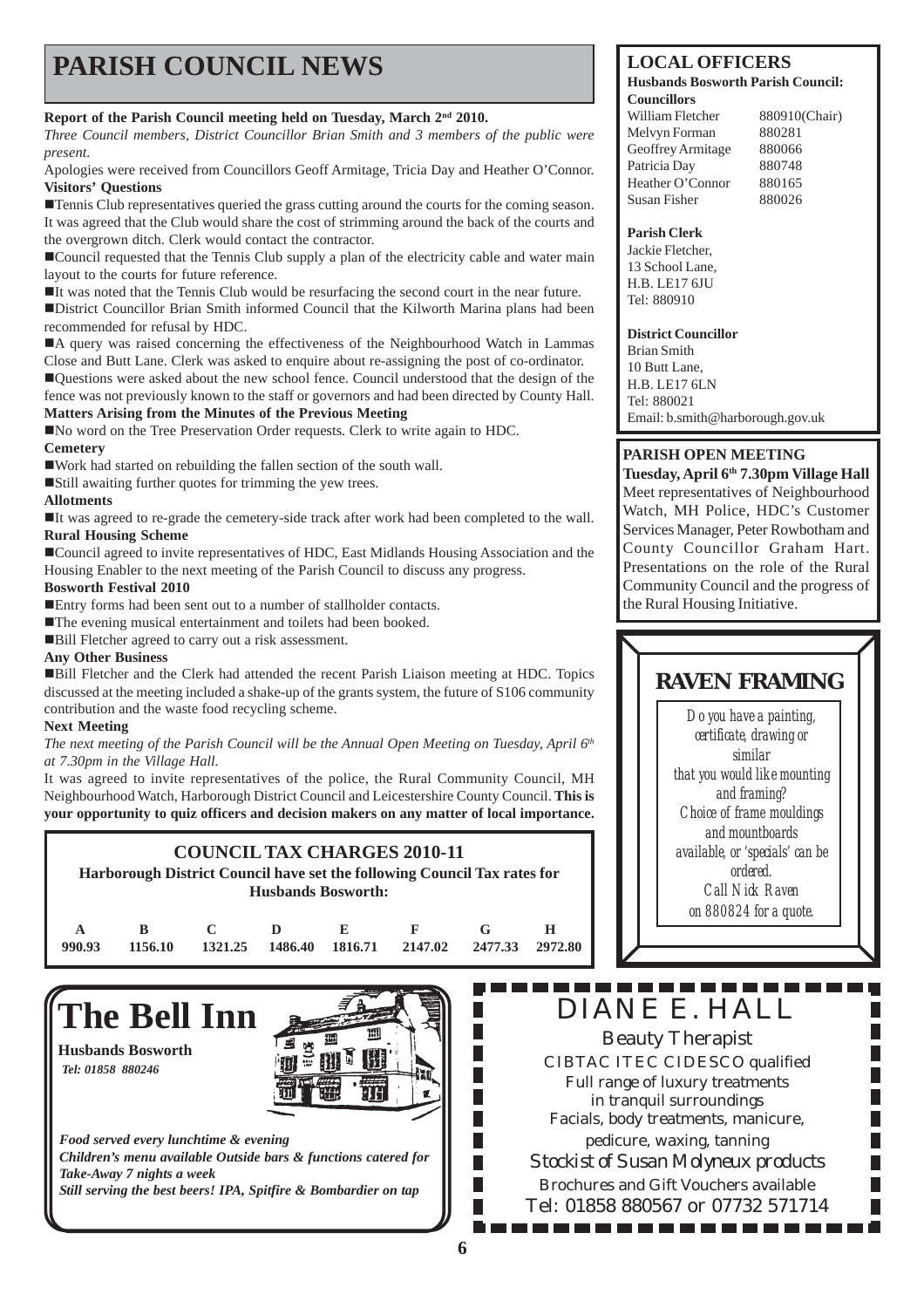# **CHURCH NEWS**

*All Saints Parish Church, Methodist Chapel & St. Mary's Roman Catholic Church*

### **HEXAGON BENEFICE NEWS**

The Hexagon Benefice will be celebrating Christ's resurrection at a special service on Easter Day, Sunday, April 4<sup>th</sup> at All Saints Church, Theddingworth starting at 11.00am. All are welcome.

We will also be holding a Maundy Thursday Communion at St. Peter's, Arnesby at 7.30pm on April 1<sup>st</sup> and a Good Friday workshop at 10.00am on April 2nd.

Also on Good Friday there will be a quiet meditation at St. Mary's, Bruntingthorpe at 7.30pm. All are welcome to any of these services.

### **ALL SAINTS FLOWER ROTA Altar:**

*April 4, 11, 18 - Pat Heighton April 25 - Janice Staples*

**Children's Corner:** *April 4, 11, 18 - Heather O'Connor April 25 - Maxine McGinnis*

**NOTE: Please could everyone on the Church Flower Rota pass their contact phone numbers or e-mail addresses to Heather?**

# **WOODPECKER TREE SURGERY**

---------

All aspects of tree-work undertaken from dismantling large roadside trees to pruning and reshaping small garden trees. We also offer a stump grinding service.

Professionally qualified and insured.

**For free quotation and advice call Chris on: 01858 880818 www.woodpeckertrees.com**

-------

### **PLANT SALES**

There will be a plant stall in aid of Church Hall funds at the Bosworth Festival on Saturday, June  $26<sup>th</sup>$ . If anyone is splitting, potting or sowing plants and can spare any please contact Lorrie on 880281. Collection can be arranged.

### **LONG SERVICE**

Peter Jones is retiring after 18 years of stalwart service as Churchwarden at All Saints Parish Church.

The PCC would like to take this opportunity to publicly thank Peter for all the hard work he has done over the years - his will be a difficult act to follow!

A new Churchwarden will, hopefully, be elected at the AGM on March 30<sup>th</sup>.

## **Parish Notices**

*Death* **Charles Ernest Draper** *of Bell Lane* Aged 91 years Funeral on March 11<sup>th</sup> **Dick Burton** *formerly of Highcroft* Died March 13th Aged 81 years *R.I.P.*

### **BENEFICE EASTER DAY SERVICES**

St. Nicholas, Mowsley, 8.30am

St. Mary's, Shearsby 9.30am

St. Mary's, Bruntingthorpe 10.30am

St. Peter's, Arnesby 10.30am

All Saints, Theddingworth 11.00am

# **METHODIST CHURCH**

**Coffee Morning** Wednesday, April 14<sup>th</sup> 10.00am-12.00noon. at the home of Lloyd Jones, 12 Butt Lane. Visitors always welcome.

## "CHURCH SERVICES "

# **All Saints Parish Church**

### **APRIL**

- **1 MAUNDY THURSDAY Communion at Arnesby 7.30pm**
- **4 EASTER SUNDAY 11.00am at Theddingworth**
- **11 8.30am Holy communion**
- **18 10.30am Benefice Communion at Shearsby**
- **25 10.30am All Age Worship**

*Short Communion every Wed. at 9.15am* **Churchwarden:**

**Brian Smith 880021 Vicar:**

**Rev. Alison Hampton 880351**

# **Methodist Church**

- **4 Rev. Brian Kennard (Communion)**
- **11 Mr. Roger Stephenson**
- **18 LOCAL PREACHER'S SUNDAY Mr. Andrew Davies**
- **25 Mrs. Christine Hodgson**

**Contacts: Services every Sunday 6.30pm. All Welcome**

**Rev. Brian Kennard 462889 Senior Church Steward: Mr. A Lloyd Jones 880343**

## **St Mary's Roman Catholic Church**

**Services every Sunday 8.30am.**

**Contact: Robert Constable-Maxwell 880361 Father Owen O'Neil 462359**

# NORTH KILWORTH WHARF BOAT SERVICES

Г Г Г Г

Г

Station Road, North Kilworth Lutterworth LE17 6JB *Stockists of Calorgas, household fuels & red diesel Local delivery Dayboat hire* Call John & Jane Pugh Tel: 01858 881723 Mobile: 07967 087290